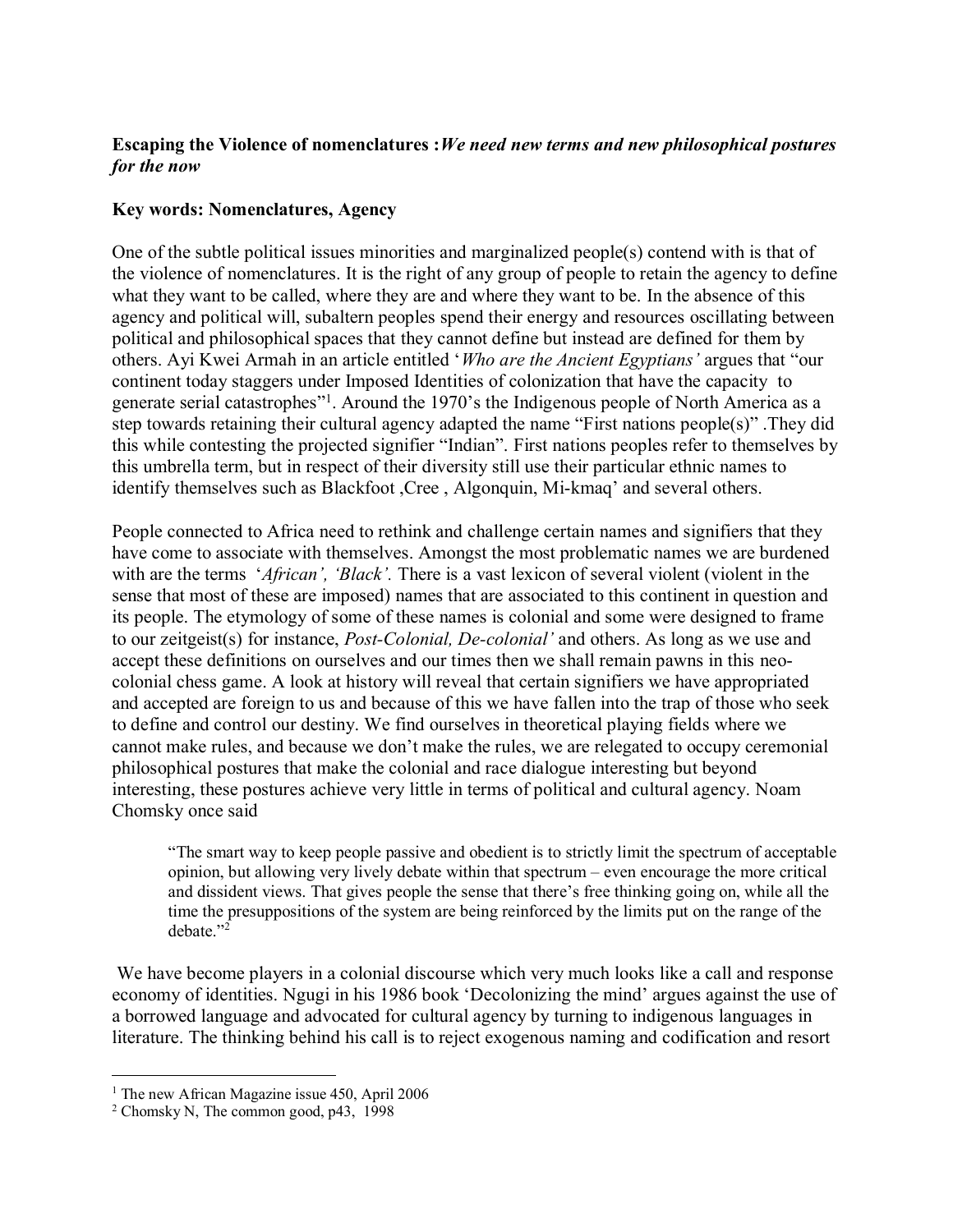to endogenous agency of naming ourselves. In *Zezuru<sup>3</sup>* language we have a proverb that says *"tamba tamba chidembo muskwe ndakabata"* which translates to a picture of a skunk frantically trying to move forward but cannot because its tail is caught in a fix. This seems like the current situation with so called "African Philosophy" I struggle to write the word African I often think of going back to using *Kemet* the Ancient name for Egypt which is mostly translated land of darkskinned people, but for the purpose of making a point I shall retain the word Africa to define the continent in question.

By 'We' I refer to all people(s) who associate their origin with the largest continent on earth the one that has come to be known as 'Africa'. By 'We' I do not wish to impose a monolithic bracket to define everyone that is associated with the continent, I merely wish to loosely suggest a community. The origins of the name Africa remains debatable and cannot be directly linked to any of the Indigenous dialects or philosophies that occupy this geographical space. At this moment in history we have become proud of a name that was projected on us, by colonizers and slave merchants who were malevolently disposed towards us as peoples. A number of historical narratives attribute the naming of the continent to Romans around 146 BC with the earliest Roman colony after the demise of Carthage (Modern day Tunisia) during the third Punic wars. Another narrative links its projection to Leo Africanus the Roman historian who tries to connect the word to Greek origins. The closest account to home would be: the name is a derivative of the North African Berber people called the "Afri". However, some authors such as Martin Meredith, in his Book, *'The wealth of Africa, a 5000-year history of wealth greed and endeavor'* uses a different name for the Berber tribe.

The violence of nomenclatures is a grave fundamental predicament that is often dismissed as unworthy of academic consideration. Our Philosophers and academics are so bewitched by the western modes of texto-centric pedagogy that they are busy chasing rats while the hut is on fire. There is a '*Zezuru'* Proverbs that says "*Kupedzera museve kunana Dhimbha, hanga dzichiuya*", A loose translation would describe a hunter in the process of impatiently wasting arrows on small prey while ignoring the fact that larger prey follows smaller prey". It is often a question of misplaced priorities and gravitation towards funding and patronage by our academics that is the cause of distraction. Some of the most illustrious books to be written by African philosophers are funded by former colonizers and they write such dense and alienating theories that only their funders can read. They become the '*Doctores'* as in 'Spartacus blood and sand', high ranked , accomplished and decorated gladiator slaves who do their masters bidding with such precision in both worlds (the master's and the slave's).

What is common in the above-mentioned narratives is that the origins of the name by which our continent is known by are not endogenous rather the name it was violently projected and unfortunately, through the sands of time got accepted without contestation. That leads us to the first challenge with foreign terminology that is adopted into culture in the absence of critical consideration. Let's call this situation Identity projection complex, I'm convinced that this is the foundation of a philosophical dissonance between 'what we are called' and 'who we are', the gulf created by this dilemma becomes the liminal space which allows the malady of colonization

<sup>3</sup> Meredith, Martin. *The Fortunes of Africa: A 5000-Year History of Wealth, Greed, and Endeavor*. PublicAffairs, 2014.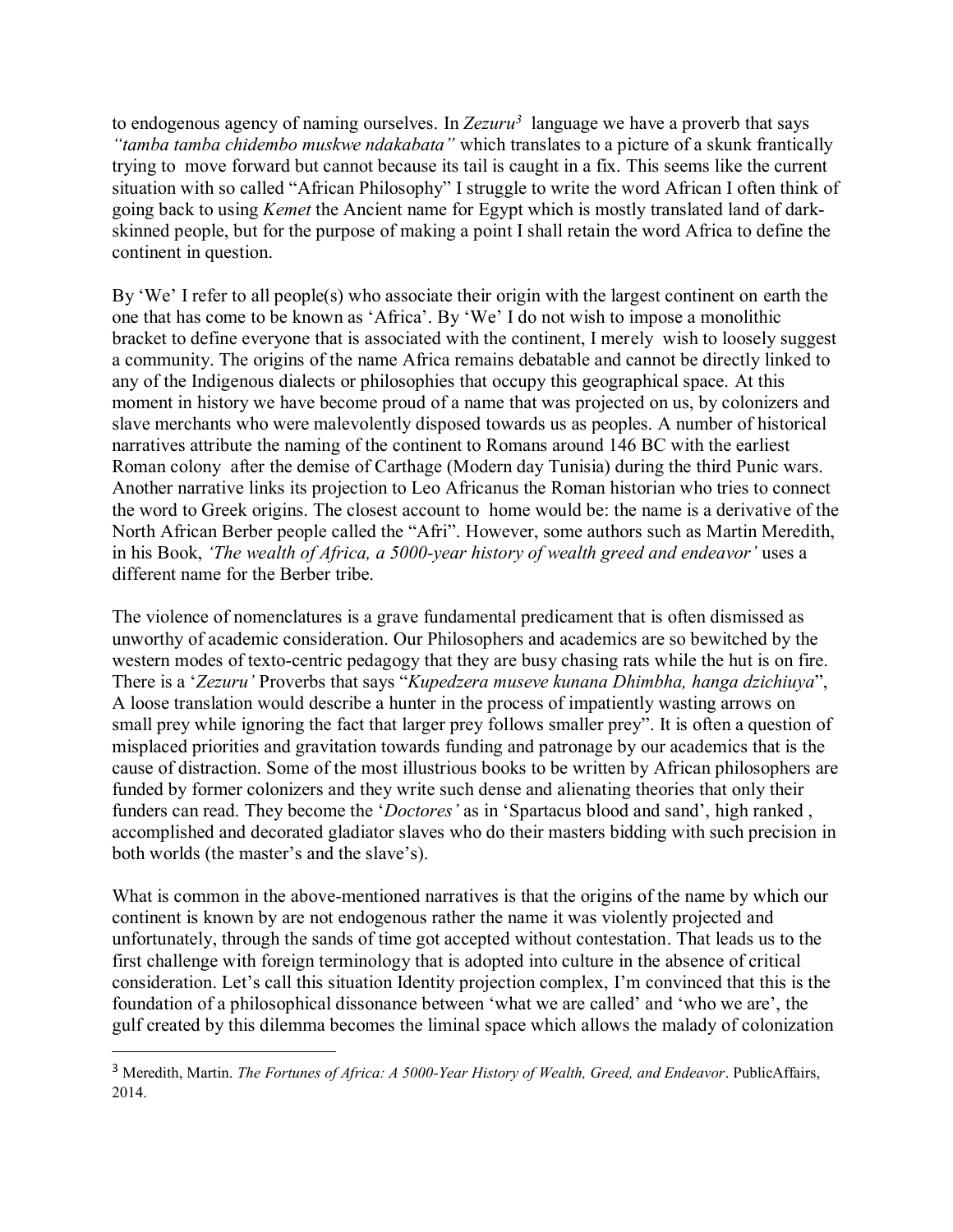to exist in a host without being detected. The question is how do we close such an old and complex gap? how do we address this dissonance, how do we get new names, how do we reclaim agency in this liminal space ?

In an interview Achille Mbembe calls "Africa" a Geographical mistake". By this he refers to the arbitrariness surrounding the naming, governance and political origins. Having said so we need to challenge this colonial signifier that most of us have grown to love. In the manner of a crocodile we have simply swallowed without chewing. What then shall we call this massive expanse of complexity? This continent of more than 3000 ethnic groups and more that 2000 distinct languages that constitutes almost ⅙ of the world's populations? Often-times when the term Africa is used both in Academia and in Art circles it attempts to homogenize and simplify this diverse and dynamic space all into one governable blob. In most cases the continent in question still represents the other with a capital 'O' and according to Edward Said this is a product of 'alterity. This construction of the other is what writers like Yambo Ouologuem urges us to resist. In his book *Le Devoir de violence:* Bound to violence he describes a type of Africa that is forged by culture brokers and comprador intelligentsia in cahoots with a colonial and capitalistic market. The word Africa like many other projected ones stems from the colonial privilege of naming without being named. Both the Identity and the size of the continent are issues that should be contested. The true size of the continent as we know it is still a subject of debate, recent studies propose the continent in question as being the largest in the world. In 2010 Kai Kruse a designer and an author published a map 'That is called '['The true size of Africa'](http://kai.sub.blue/en/africa.html) that proves the fact of the continent being 14 times larger than it appears on a two-dimensional map. Kruse contests a mathematical process called *Mercato projection<sup>4</sup>* this process exaggerates the area of land masses towards the poles and dwarfs the ones at the center. Kruse devised a puzzle to show the true relationships among land masses. The result is that the continent known as Africa is overwhelmingly bigger that what we historically assumed.

The question is why is all this important ? why do we need to change the name of a continent? or to contest its size as we have been made to believe. Is it not because both projections share the same colonial origins and intentions of continued exploitation?

Many would remember a classic example of lazy categorization in the creation of the African Pavilion at the 52 edition of the La Biennale di Venezia (Venice Biennale) in 2007 this pavilion was then dubbed "Check List Luanda Pop". As to the success of this pavilion it remains questionable as suggested by some writers who called it "a curatorial blend of conceptual laziness and inchoate ambition familiar from Njami's deeply flawed 2005 touring show 'Africa Remix'. This geographical homogenization and violent categorization of the continent is reminiscent of an arrogant and unrepentant colonial West that is reluctant to accept the complexity of a continent they once pillaged, whose only interest is to control through reductive naming and according to Mhoze Chikowero, 'colonial witch crafting' Which is an act of epistemically poisoning others. In this and many other cases the artist was/is subjected to the violent conundrum of choosing 'to be or not to be' in this game of fools where most 'African' curators, I argue play the role of house boys for the master's bidding. The filmmaker and theorist John Akomfrah called this reductive homogenization, "a prime example of the hubris of

<sup>&</sup>lt;sup>4</sup> Is a cylindrical map projection presented by the Flemish geographer and cartographer Gerardus Mercator in 1569.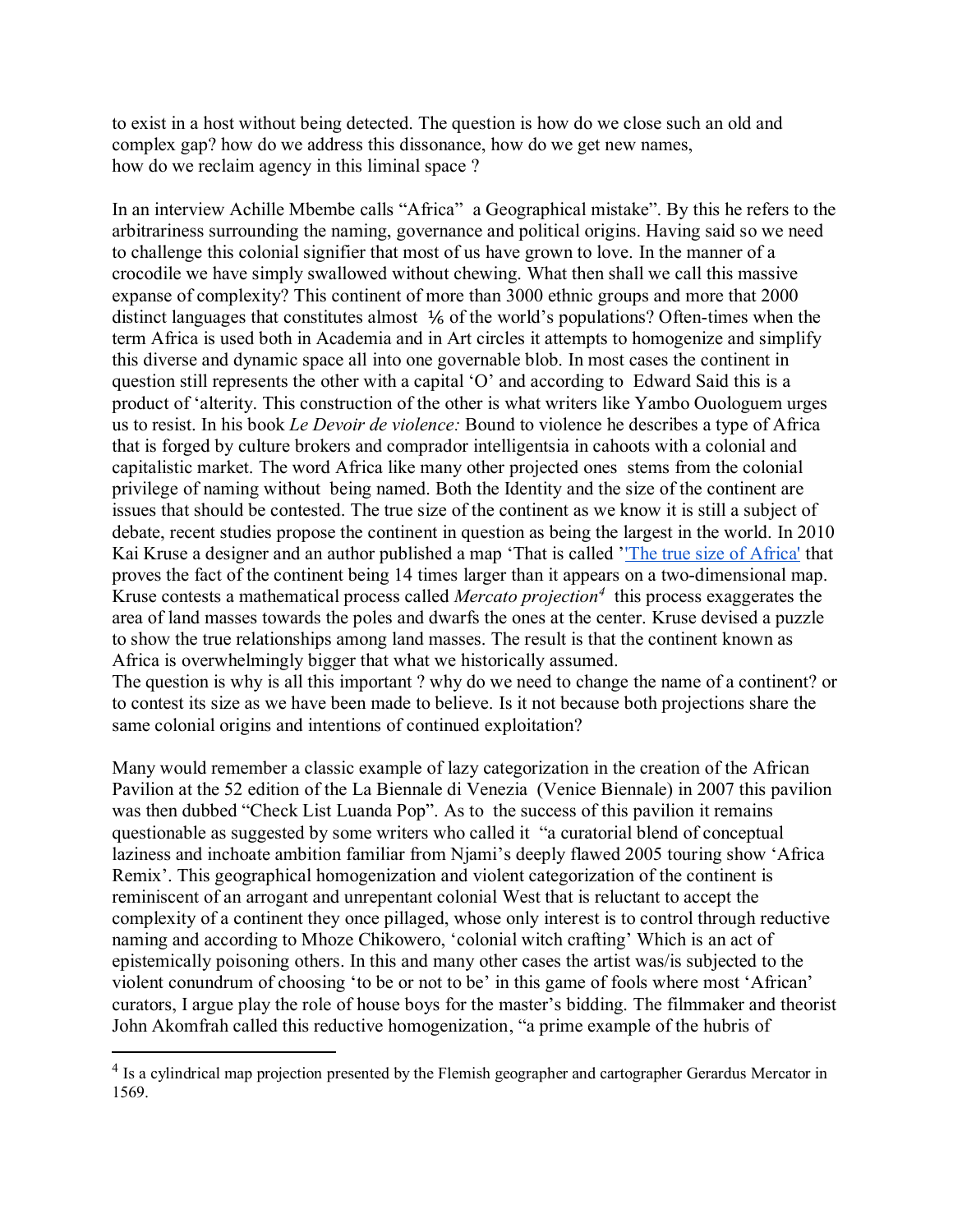overcompensation'. The place of the Artist in this cultural economy is a brutally difficult one since the inception of the Institution of the curator who in most cases and not all is a culture broker/salesman disguised as an intellectual and theorist or as Kwame Anthony Appiah refers to such a group as the

"Comprador intelligentsia a relatively small, Western style, Western trained group of writers and thinkers, who mediate the trade in cultural commodities of world capitalism at the periphery, In the West they are known through the Africa they offer; their compatriots know them both through the West they represent to Africa and through an Africa they have invented for the world ,for each other and for Africa"<sup>5</sup>

These culture brokers usually hide under several garments of university degrees most of which are obtained in scripto-centric western forts of colonial pedagogy and culture. The question is where is the power of this office located? The artist has suffered brutally under this office from being coerced to represent and extrapolate faulty ideals of "Africanism(s) and other types of erroneous *isms* that have no benefit to the masses they claim to represent. This has led the artist to be alienated from his/her immediate communities to serve some distant master who uses the services of a curatorial oligarchy to keep the chaotic world of the artist separate from the pristine world of the client located somewhere in the western context of colonial wealth and *museumysticism*. What is the difference between this current curatorial institution and the local elite oligarchy that sold slaves to slave buyers on Goree island and other ancient African coasts during the transatlantic slave trade? How about comparing some of these unscrupulous individuals to the so-called post-colonial butcher leaders of countries in so called Africa who are puppets of the West…yes how about that?

The question is are we really in the "post" of the colonial project? or are we in a make-believe paradise created for us by mercenary cultural theorist, at the service of the phantoms of their colonial masters. The burden to process and mediate these questions falls heavily on the artist. If you tell me that the artist is not subjected to both external and Internal epistemological violence you are either un-empathetically ignorant or complicit in the colonial capitalist project. I know this sounds very sensational and non-academic, but it's necessary sometime to muddy the pristine, colonial halls of academia with a touch of untamed sensation

The second signifier that is highly problematizable and warrants scrutiny by the artists and the public is that of Post-colonialism(s), In this bracket I will also include de-colonialism(s), and all the *isms* that are associated with colonization and all those that mistletoe themselves on our beloved continent. Postcolonial, decolonial theory in context of the continent known as 'Africa' is even more disturbing since it assumes the monolithic signifier 'Africa' which is a colonial construct and a projection of a colonial identity. In the Art and humanities world, the term African art is loaded with connotations of "naivety rawness arbitrariness, facticity"(Mbembe 2006). It is a fragmented category and at close scrutiny is not part of the contemporary art dialogue as we are made to believe but represents that which is the 'Other' alterity at its best .The philosophical underpinnings of this term is not to be ignored it is highly problematizable

<sup>5</sup> Appiah, Kwame Anthony. "Is the Post- in Postmodernism the Post- in Postcolonial?" *Critical Inquiry* 17, no. 2 (01 1991): 336-57. doi:10.1086/448586.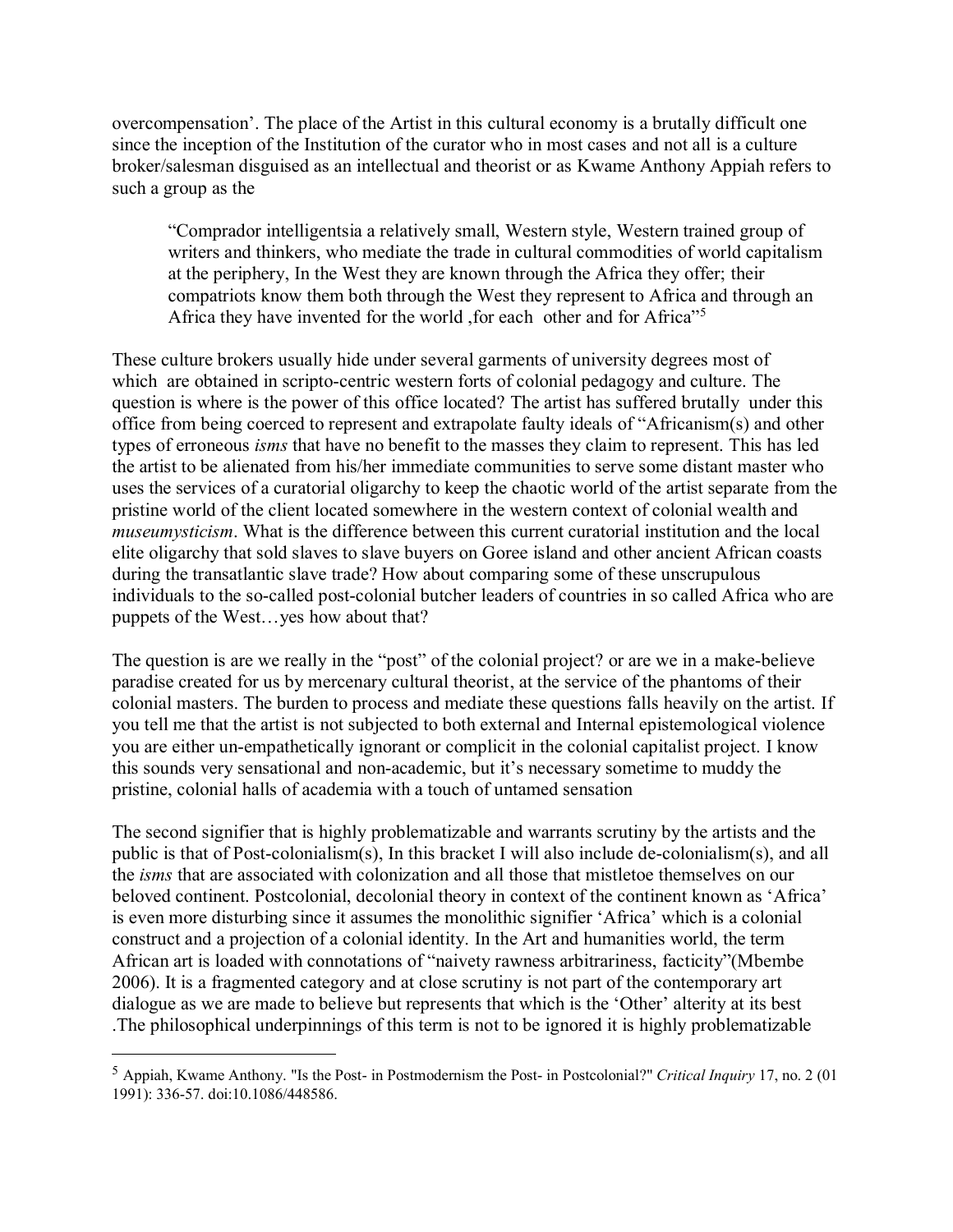and represents logical inconsistency in a western world that professes diversity and inclusion and claims to be advanced socially. If the "African" artist is not being used to create a contrast of what is not, he/she is existing as a spectacle, or as scientific anthropological material to be studied this positioning is highly problematic especially in the light of complicity by artists and institutions from the continent who willingly participate in these western hegemonic and schadenfreudian structures without questioning or challenging them.

Raphael Chikukwa the Chief Curator of the National Gallery of Zimbabwe and the curator of the first ever Zimbabwean Pavilion at the La Biennale di Venezia (Venice Biennale ), in 2012 is on record for saying "For a long time we have been passengers on our own ship"<sup>6</sup> This was a boldstatement in reclaiming cultural agency and finding local voices in global dialogues. This statement though is just a beginning and a call to agency, I argue that we cannot continue to make such bold statements while we are still paying our hard earned and much needed national fortune to pay for pavilions in Western art contexts such as the Venice Biennale where we have very little cultural agency to contribute to the rules. We need to continue to build our own modern art, cultural structures and critical forums on that represent our values and visions however conflictual they are. If this is not the case then we are making a lot of noise in another person's ship and very soon their tolerance will run out and we will find ourselves overboard and marooned on islands of bitter criticisms of the West and its art and cultural structures.

At the moment our activism, protests and resistance postures are tolerated in Western structures because they are entertainment. There is nothing as emasculating as allowing an angry native artist to vent his anger in the presence of the oppressor. This reminds of the words of Noam Chomsky on how to intelligently keep people obedient by providing a limited spectrum of opinion. The western art market is indeed a controlled environment that is safe and the native artists actually gets paid to protest against it, in its confines, and after all it makes the guilt-ridden oppressor looks good as an inclusive party who is opening up to the mistakes of the past .The place of the 'African' artist is *always a tricky negotiation of Western imperial structures. It reminds one of the* Canadian First nations Author, Thomas king, in His 2014 Book "The Inconvenient Indian. He shows how protests can be canonized and aestheticized when he discovered that he had become a spectacle in Caucasian circles, he recalls a poster of his event that said come *"hear it from the Indian himself, refreshments will be served afterwards".* At this point activism is tolerated and becomes attenuated in a space where the activist has no power to make tackle rules or the agency for change.

I understand, support and participate in transformative ideas associated with Post-Colonization, De-colonization etc., but these schools of thought pose philosophical problems in that their names and structures are rooted in colonialism as an ideal. As ideas that are reacting to colonization they depend on the stimulus of colonization for their survival. In other words, they are products of the very thing they are fighting. They are 'Philosophical Frankenstein's' who have no place among the living. Just as blackness is a product and a reaction to whiteness. These

<sup>6</sup> "How a Historical Art Conference in Africa Was Restaged: Contemporary And." How a Historical Art Conference in Africa Was Restaged | Contemporary And. https://www.contemporaryand.com/magazines/how-a-historical-artconference-in-africa-was-restaged/.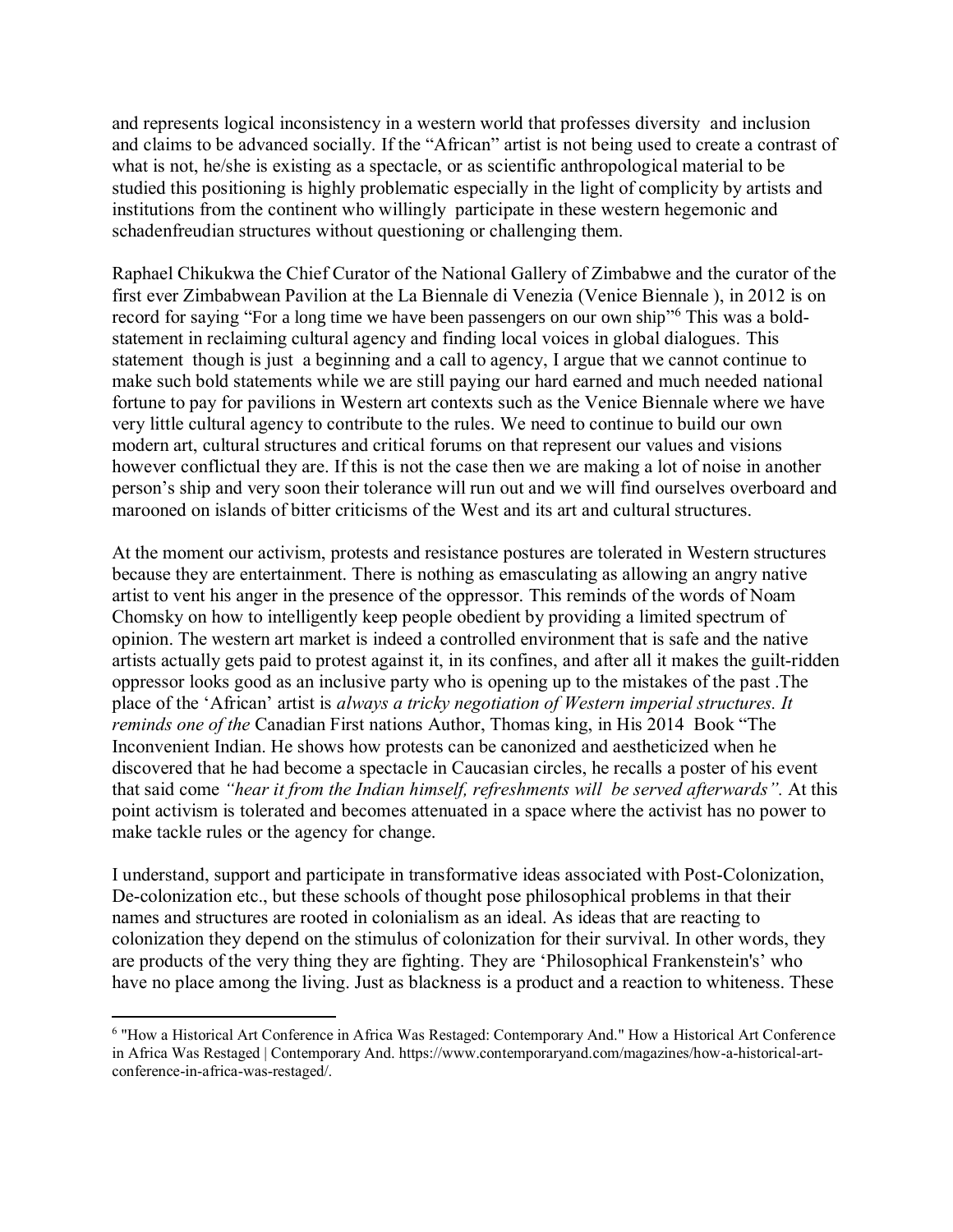ideas exists more as Eurocentric constructions with roots in Edward Said's 1978 essay *Orientalism,* these '*isms'* therefore validate the colonial experience as the most important fact about the countries involved. What about the pre-colonial provenance? What about Indigenous way of self-definition and governance? Both de-colonial and post-colonial theories begin at the point that assumes the end of the era of colonization but is there really an end to the subject in question?

Another violent name worthy of contestation is 'Blackness'. I ask what were we before we were black? Blackness was constructed as an Antithesis to whiteness. Should we be studying blackness then, should we be even wasting time trying to define it? If we want to study anything I think it should be Whiteness and how to deconstruct its poisonous assumptions of superiority and privilege. The possessiveness of whiteness formulated the 'white race' which was never a normal nor a natural entity, but is instead a social category constructed and maintained since the late 1600s in America.

What were we before we were black? How did we define ourselves before somebody called it to our attention that we were non "White"? should an identity be constructed on the foundation of a reaction to a stimulus? will that identity not therefore depend on that same stimulus for its growth development and definition? In this case the stimulus is an erroneous Aryan and Eugenic perception of "othering" that has been the root of some of the most catastrophic man-made disasters in the history of mankind.

When our ancestors in Zimbabwe encountered the first caucasian of Portuguese descent in the  $16<sup>th</sup>$  century and later the British in 1890 their definition of him was not "white " neither was it based on color. One of the earliest definitions of the Caucasian were *Vasinamabvi* (those without knees).This name was a simple description of the settlers who wore long trousers which covered their knees (so their knees were obscured from vision). It is safe to say that phenotyping was never part of our ancestral philosophy. The other early name is *Vabvakure* which is simply translated the one from far away. As conflicts arose because of the greed and arrogance of colonizers other names evolved to fit the usurping attitude of the settler and among them were *Madhunamutuna* which means ghosts or an apparitions that disturbs the peace.

In 2016 Artist Marianetta Porter presented an exhibition entitle 'Color code' in which she explored the complexities associated with the term black (legal, social, racial ). In an interview she mentions that the idea to explore blackness came about from a quote by Cixous :*"I say blackness and not: black. Blackness isn't black. It is the last degree of reds. The secret blood of reds. There are so many blacks… Twenty-four, they say."<sup>7</sup>* Here Cixous's words refer to the darkness in Rembrandt's painting, Bathsheba at Her Bath (1654). Marianetta goes further to refer to the principle of simultaneous contrasts where no color is pure or true but is read only in relation to another color. By this the artist deconstructs the house of cards on which race politics is founded upon causing us to question racial signifiers of color. Another Artists Lina Iris Viktor in her work refers to black "not as a color but as a value", and "the full absorption of light"<sup>8</sup>.

<sup>7</sup> Cixous, Hélène. *Stigmata: Escaping Texts*. Routledge, 1998.

<sup>&</sup>lt;sup>8</sup> "The Artist That Paints With Gold." YouTube. March 29, 2017. https://youtu.be/n54CPUlbpbQ?t=33.